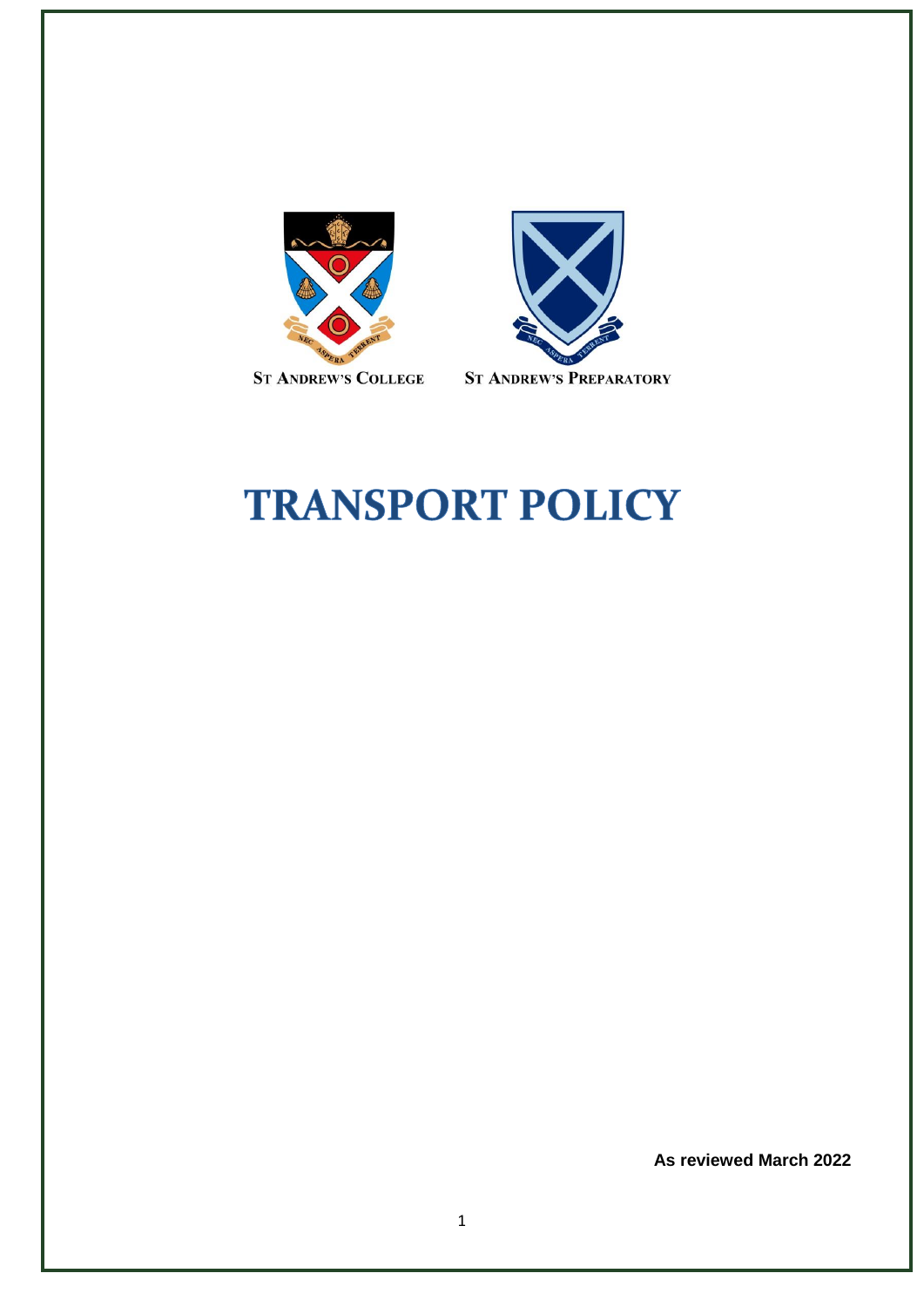| Dates of Approval by the Relevant Committee Structures: |                                                                    |
|---------------------------------------------------------|--------------------------------------------------------------------|
| Management                                              | November 2017                                                      |
| <b>Implementation Date</b>                              | February 2018                                                      |
| <b>Revision History</b>                                 |                                                                    |
| <b>Review Cycles</b>                                    | Every three years, at least                                        |
| <b>Policy Applicability</b>                             | All the boys of St Andrew's Colleg<br>Staff of St Andrew's College |
| <b>Policy Owner</b>                                     | The Business Manager                                               |

| <b>Implementation Checklist</b> | Responsibility                 | Date |
|---------------------------------|--------------------------------|------|
| Website                         | The Business Manager           |      |
| Notification of:                |                                |      |
| <b>Staff</b>                    | The Head of School             |      |
| <b>Boys</b>                     | The Deputy Head: Pupil Affairs |      |
| Parents                         | The Head of School             |      |
|                                 |                                |      |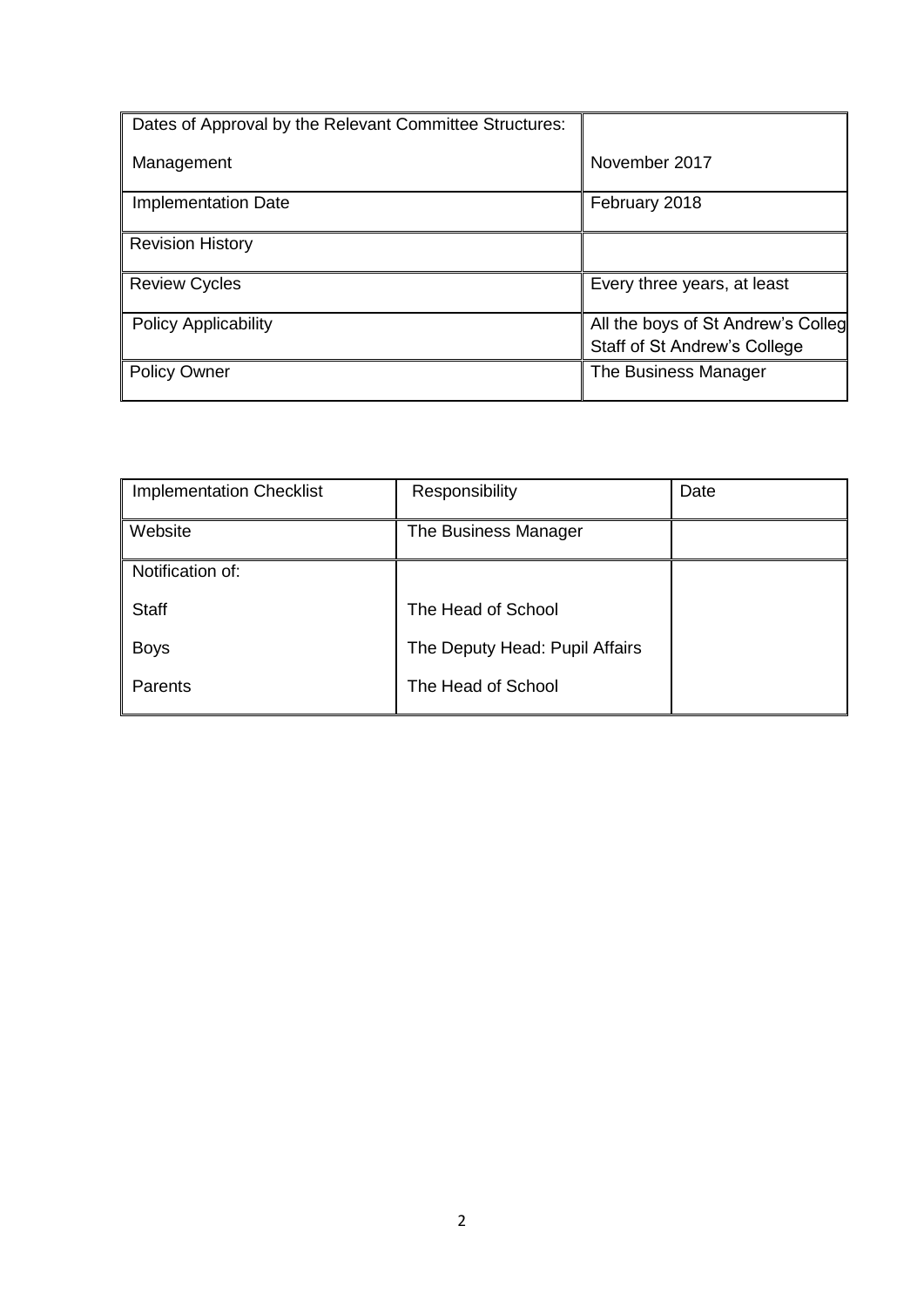# <span id="page-2-0"></span>**Contents**

| 1. |      |  |  |  |  |  |
|----|------|--|--|--|--|--|
| 2. |      |  |  |  |  |  |
| 3. |      |  |  |  |  |  |
| 4. |      |  |  |  |  |  |
| 5. |      |  |  |  |  |  |
| 6. |      |  |  |  |  |  |
|    |      |  |  |  |  |  |
|    | 6.1  |  |  |  |  |  |
|    | 6.3. |  |  |  |  |  |
|    | 6.4  |  |  |  |  |  |
|    | 6.5  |  |  |  |  |  |
|    | 6.6  |  |  |  |  |  |
|    | 6.7  |  |  |  |  |  |
|    | 6.8  |  |  |  |  |  |
|    | 6.9  |  |  |  |  |  |
|    | 6.10 |  |  |  |  |  |
|    |      |  |  |  |  |  |
|    | 6.11 |  |  |  |  |  |
|    | 6.12 |  |  |  |  |  |
|    | 6.13 |  |  |  |  |  |
|    | 6.14 |  |  |  |  |  |
|    | 6.15 |  |  |  |  |  |
| 7  |      |  |  |  |  |  |
| 8  |      |  |  |  |  |  |
| 9  |      |  |  |  |  |  |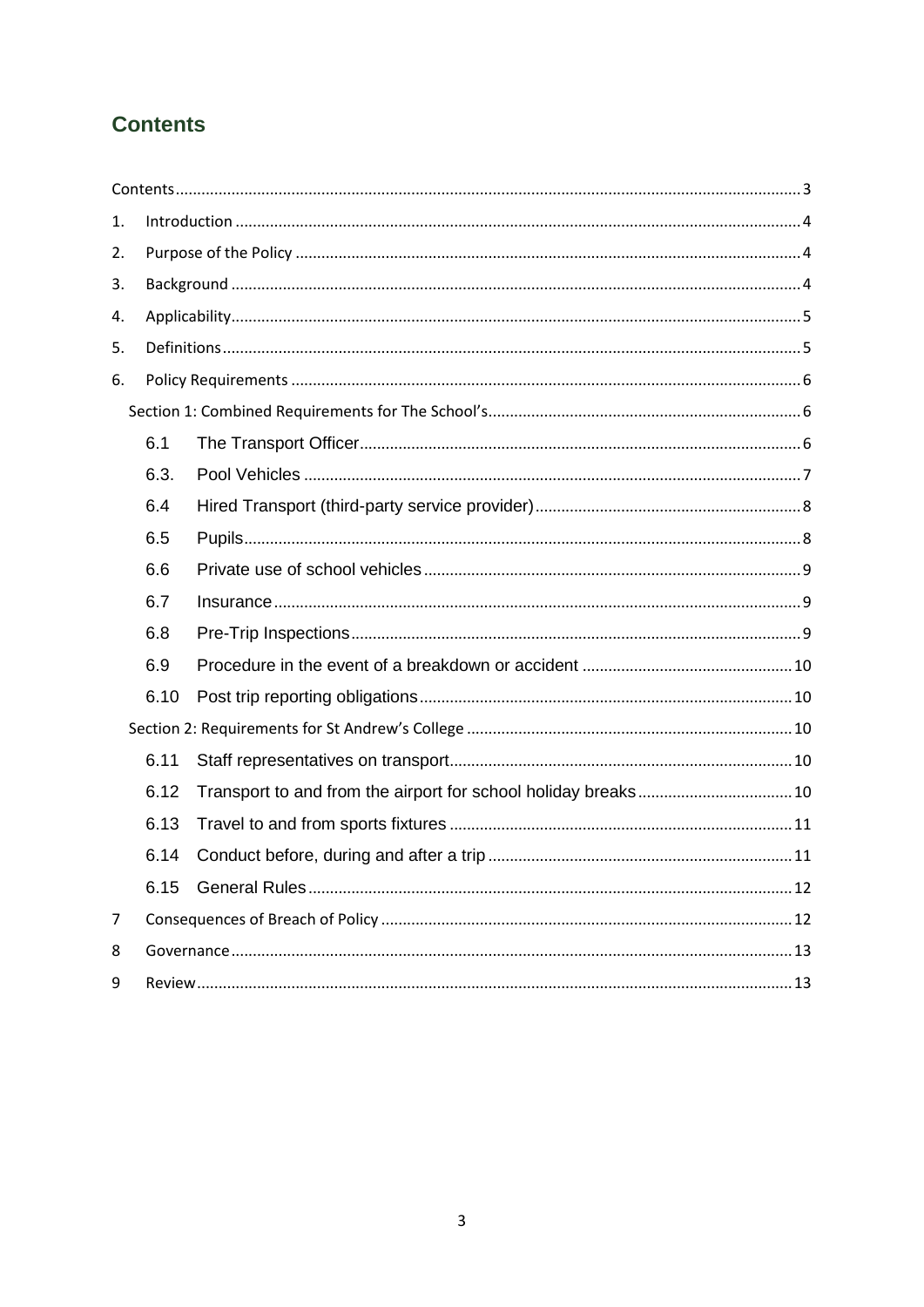# <span id="page-3-0"></span>**1. Introduction**

The pupils and staff of St Andrew's College frequently require transport to and from the school for which the school makes use of an extensive internal transport system, as well as the services of third-party providers. Purposes for travel includes but are not limited to, academic activities, sports fixtures, community outreach, outdoor education, social outings and travel to and from the airport. To meet the demands of the school curriculum and to ensure the safety of all who use the transport provided, it is necessary to have a policy in place.

# <span id="page-3-1"></span>**2. Purpose of the Policy**

This policy is aimed at:

- a. Promoting the safe and reliable transport of pupils, members of staff and any stakeholders involved in school activities and for school purposes, either using the school's own transport vehicles or those outsourced to capable service providers
- b. Providing procedures and guidelines for the transportation of pupils, members of staff and any other stakeholders involved in school activities and school purposes.
- c. Providing the appropriate management of a combined fleet of vehicles and drivers for St Andrew's College, the Diocesan School for Girls and St Andrew's Prep School.

# <span id="page-3-2"></span>**3. Background**

To enhance efficiency and effectiveness, a combined Transport Department for St Andrew's College, The Diocesan School for Girls and St Andrew's Prep school has been established. A Transport Officer manages the pooled fleet of vehicles and drivers for the mutual benefit of the schools. To support the achievement of this objective the following applies:

- a. Transport needs and requirements are treated collectively across all the schools and the necessary operations, vehicles, equipment and personnel are acquired and managed accordingly.
- b. A common capital purchasing approach and system for vehicles and equipment is in place.
- c. Mutually agreed accounting procedures and cost allocation models are in place in the three schools.
- d. A common and comprehensive personnel plan is in place for staff employed in the Transport Department.
- e. All transport bookings are made through the Transport Office and managed by the Transport Officer and/or Transport Assistant.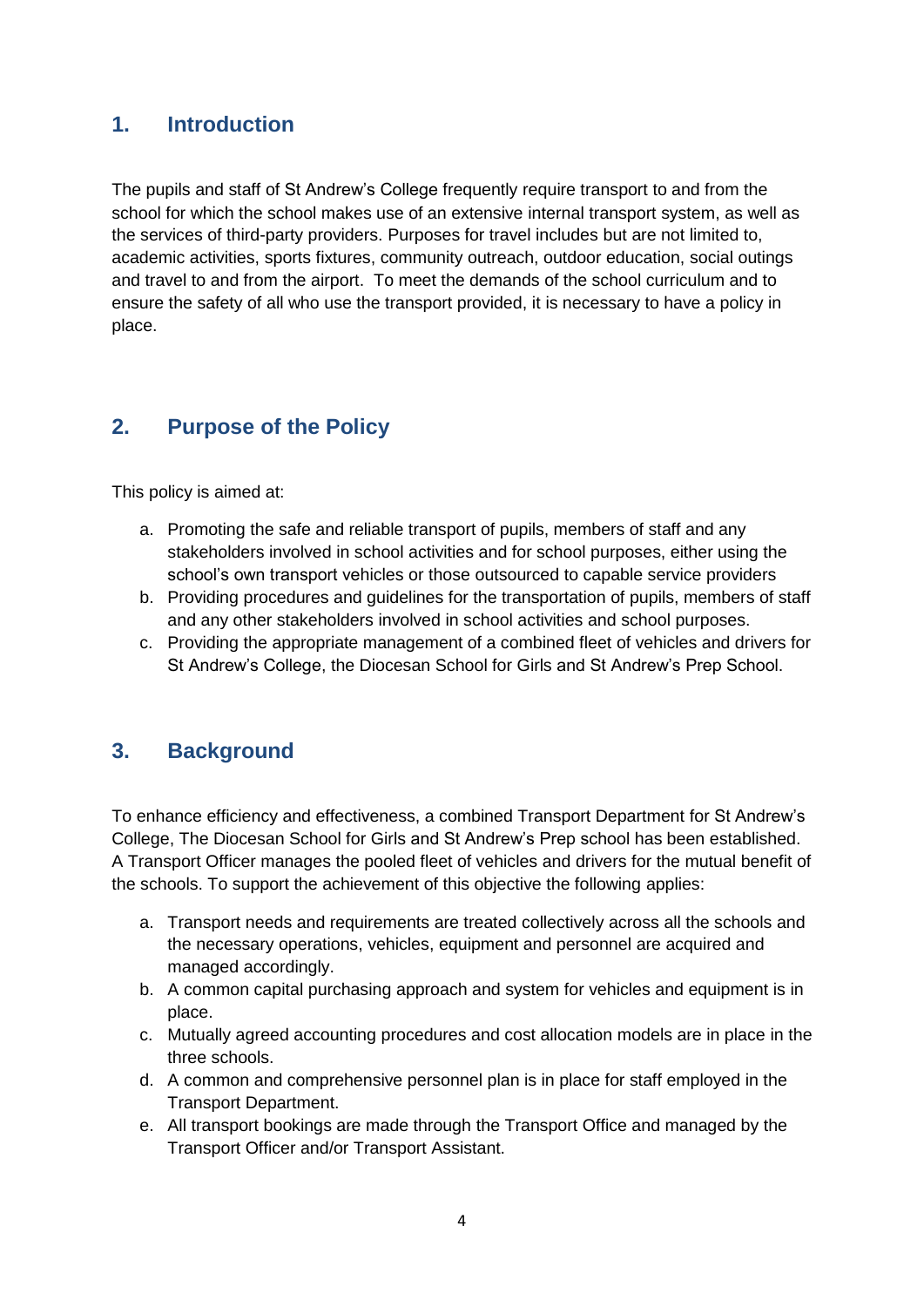f. There is a pool of qualified drivers for all three schools. These drivers undertake the majority of the driving requirements.

A crisis procedure protocol has been established, is reviewed regularly and provided in vehicles for adopted in the event of an accident.

# <span id="page-4-0"></span>**4. Applicability**

- 4.1. This policy applies to:
	- a. All employees and pupils of the school, as well as other persons involved in transportation for school-related activities and for school purposes;
	- b. Parents and guardians of pupils making use of the transportation for school-related activities and for school purposes; and
	- c. Service providers of the transportation, or any activities related and incidental thereto.
- 4.2. This policy further regulates the provision of transportation for school-related activities and for school purposes in the following circumstances:
	- a. Using the school's own transportation; and/or
	- b. Using transportation provided by an authorised and approved service provider, in terms of a service level agreement with the school.
- 4.3. This policy does not extend to the conveyance of pupils in private vehicles (e.g. the conveyance of pupils in the private vehicles of parents of other learners at the school.)

# <span id="page-4-1"></span>**5. Definitions**

| The School               | St Andrew's College, situated at Somerset Street,                      |
|--------------------------|------------------------------------------------------------------------|
|                          | Makhanda/Grahamstown, South Africa.                                    |
| The Schools              | Any or all of St Andrew's College, the Diocesan School for Girls and   |
|                          | St Andrew's Prep School, all situated in Makhanda/Grahamstown          |
| Transport                | The department responsible for ensuring the necessary transport        |
| Department               | and drivers are available for all the school's needs.                  |
| The Head                 | The Head of St Andrew's College or his/her designated                  |
|                          | representative.                                                        |
| <b>Transport Officer</b> | The member of staff employed by The Schools to oversee the full        |
|                          | running of the Transport Department.                                   |
| Responsible              | The person who will take/recommend/propose any action deemed           |
| Authority                | necessary for the efficient, legal and safe operation of the Transport |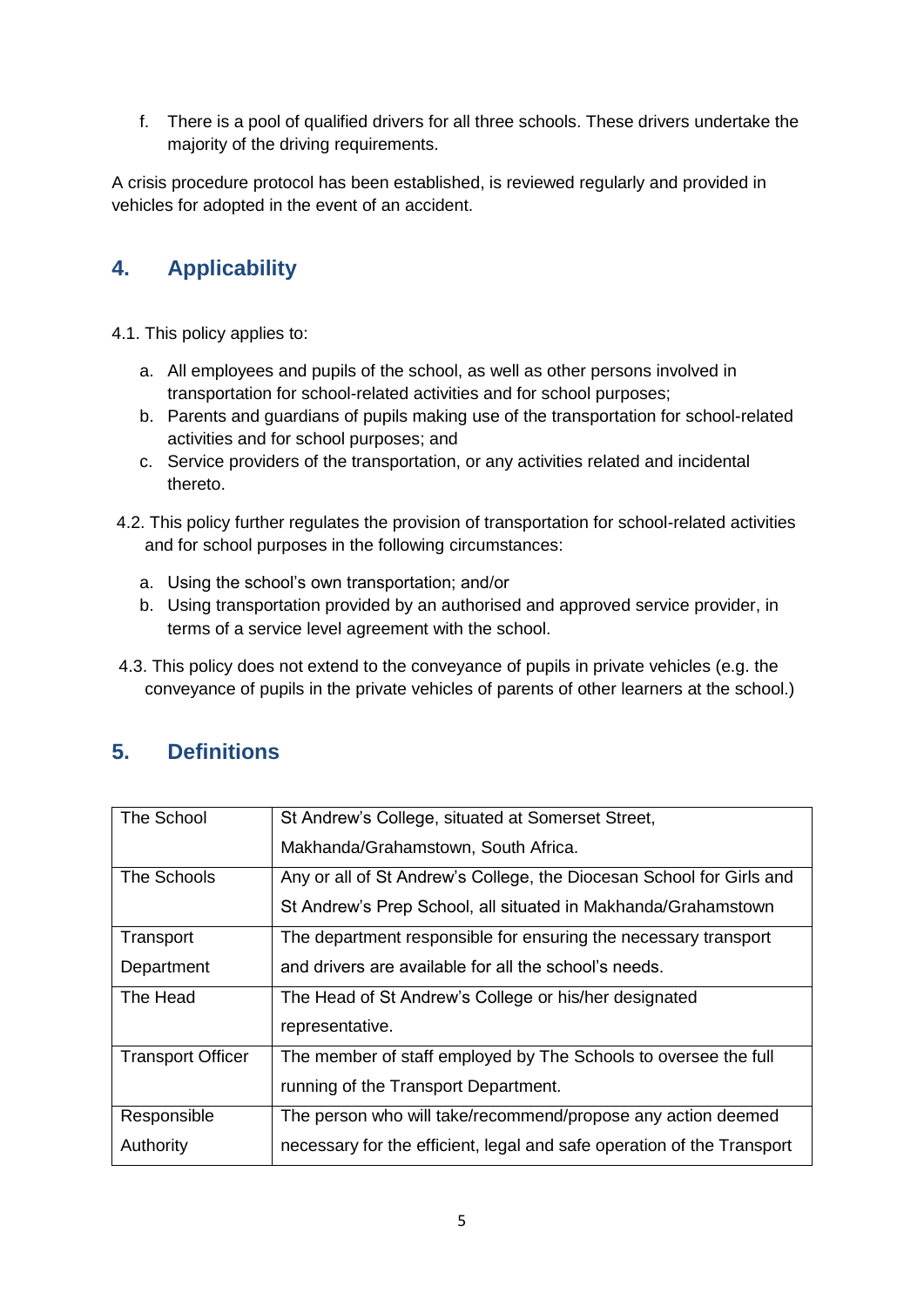|                | Department. Complaints, suggestions, breaches of policy, etc.       |
|----------------|---------------------------------------------------------------------|
|                | should be addressed to this person.                                 |
| Valid Driver's | A licence that meets the requirements in terms of the National Road |
| Licence        | Traffic Act.                                                        |
| Vehicle        | Any motor vehicle owned be the schools and registered in the name   |
|                | of the schools                                                      |

# <span id="page-5-0"></span>**6. Policy Requirements**

# <span id="page-5-1"></span>**Section 1: Combined Requirements for The School's**

All transport requirements must be directed to the Transport Officer, who will make the necessary arrangements. No member of staff, pupil or parent may make private arrangements with any drivers.

# <span id="page-5-2"></span>**6.1 The Transport Officer**

The Transport officer shall:

- a. Arrange all transport requirements for the three schools, as and when requested
- b. Keep a record of all fleet vehicle details and relevant information
- c. Maintain the vehicles in a safe and roadworthy condition
- d. Ensure that the vehicles are operated in accordance with the manufacturer's instructions
- e. Ensure the proper garaging and/or securing of vehicles
- f. Maintain a register of authorised users
- g. Direct that vehicles are not used for personal purposes unless under approved conditions
- h. Direct that all vehicles are provided with a vehicle log and that this log is maintained
- i. Manage the scheduling and performance of drivers
- j. Ensure that Insurance on all the vehicles is up to date
- k. Ensure the safe and secure loading and off-loading of pupils and related personnel, within the designated safe areas of the school.

## **6.2 Drivers**

The following will apply to all drivers employed by the Transport Department.

a. All drivers must be in possession of a valid driver's licence and valid Public Driving Permit (PDP) for the code of vehicle, if applicable, they are driving. Under no circumstance will any person without these valid licences be permitted to drive a school vehicle.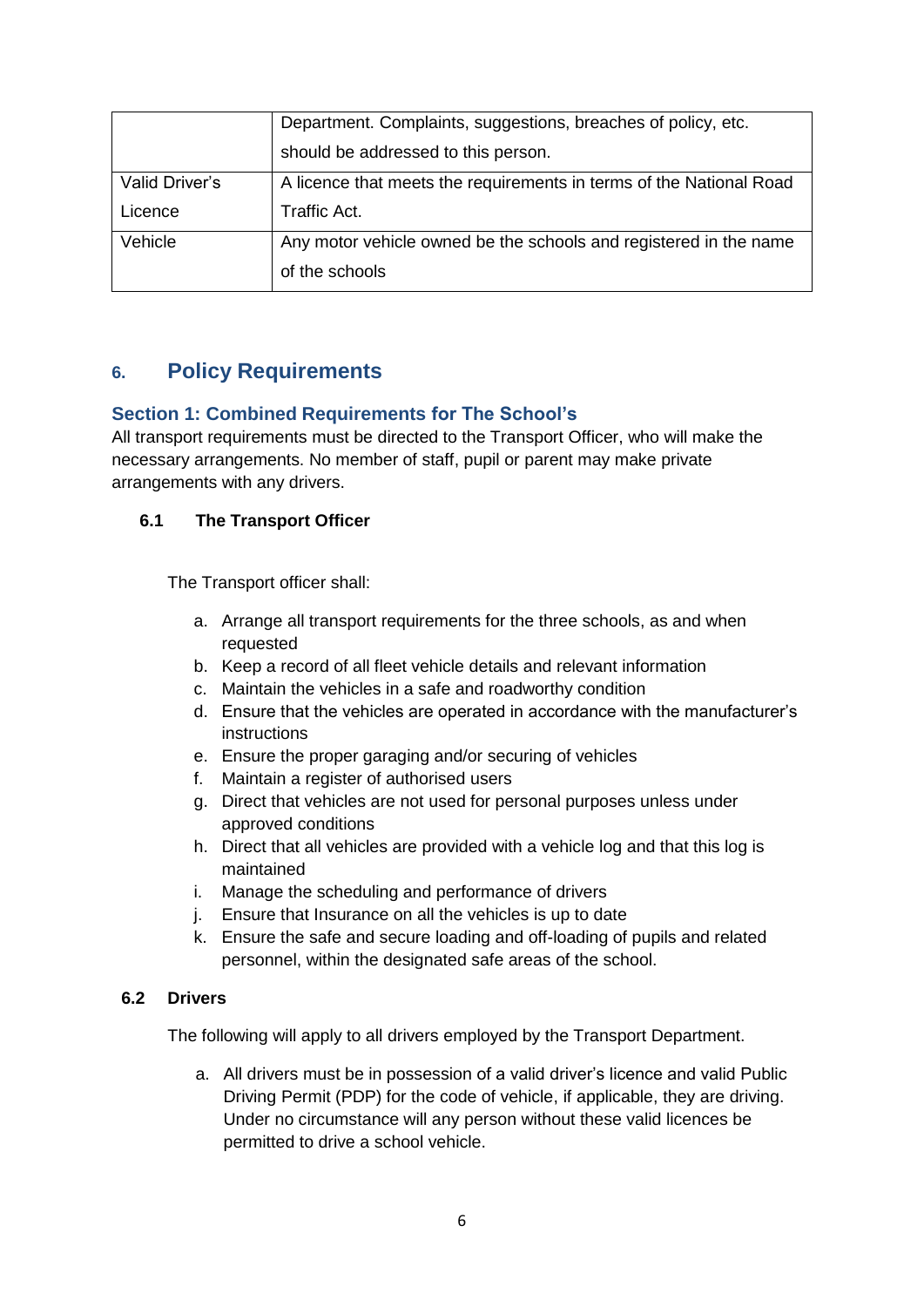- b. All drivers must have at least five years of driving experience before being employed as a school driver.
- c. On occasion, suitably qualified and experienced academic and support staff will assist in driving school vehicles. Anyone without a valid driver's licence and PDP will not be permitted to drive pupils.
- d. A record will be kept in the Transport Office of all drivers' licences and PDPs.
- e. The Transport Officer will be draw up and enforce the drivers' conditions of service and will take such actions as to ensure that the safety of the passengers is the priority at all times. As such, he will ensure that the drivers' schedules permit them to be fully rested, he will conduct breathalyser tests if and when necessary, he will arrange appropriate medical check-ups, etc. The Transport Officer will maintain full records of the service, performance and any other relevant information on each driver.
	- School drivers will have annual medical check-ups and eye examinations.
	- School drivers will undergo on-going training.
	- All drivers will either rest or be relieved after two hours of continuous driving.
	- There must be a relief (second) driver for a journey longer than four hours.
	- No driver may have consumed alcohol within eight hours of driving a school vehicle. The Transport Officer and/or his/her nominee has the right to perform a breathalyser test on any driver should there be any suspicion of the consumption of alcohol prior to or during the driving of a school vehicle.
	- All drivers (provided by the school and service providers) must have a suitable night's rest, in appropriate accommodation, before embarking on a journey.

# <span id="page-6-0"></span>**6.3. Pool Vehicles**

- a. Vehicles are only to be used for the purpose for which they were designed and designated.
- b. All vehicles must have current licences, operator certificates and a Certificate of Fitness (COF).
- c. The transport fleet is to have the appropriate number of vehicles to effectively carry out the functions of the three schools.
- d. All vehicles are to be serviced and maintained by qualified service providers at the designated intervals. Records of these activities will be kept in the Transport office.
- e. Vehicles will be replaced at 150 000km, or every four years, or at the discretion of the Transport Officer, in consultation with the Business Managers at the schools.
- f. Each vehicle will carry a crisis procedure document to be used in the event of an emergency.
- g. Each vehicle will carry a suitable first aid kit.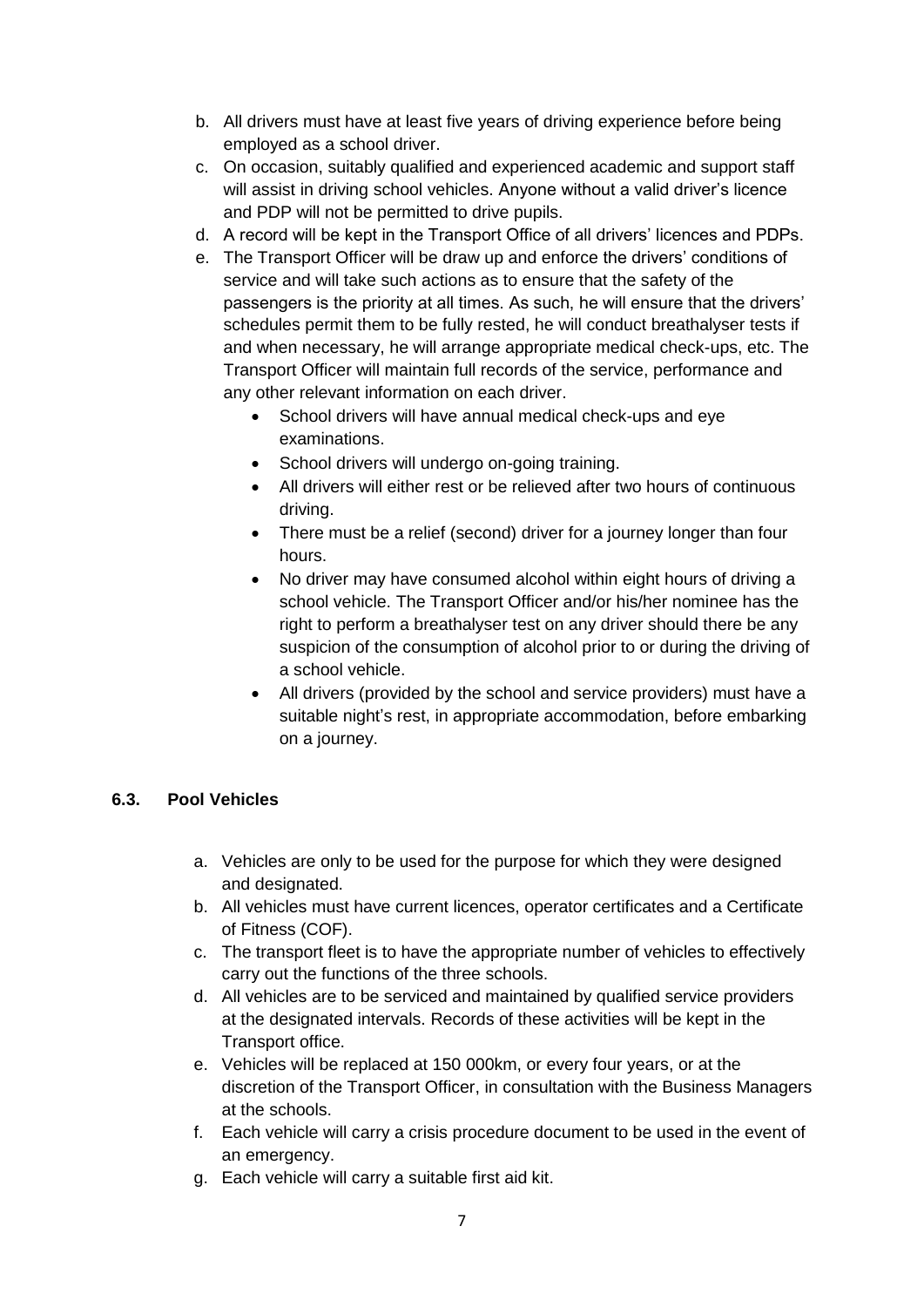- h. Each vehicle will undergo a weekly safety check and before departing on a journey out of Makhanda/Grahamstown.
- i. The speed restriction on all school vehicles will be a maximum of 100 kph.
- j. All seats in the vehicles will be fitted with working seatbelts that are to be worn by drivers and passengers at all times while travelling.
- k. All busses will be fitted with run flat tyres for safety purposes.
- l. All vehicles will carry a valid Log Book which is to be completed for each trip.
- m. All vehicles will be fitted with a satellite vehicle monitoring system for tracking and management purposes.
- n. Employees in charge of vehicles shall ensure at all times that the ignition, door-lock, fuel cap, gear-lock and other keys of the vehicle are suitably safeguarded against loss or theft.

# <span id="page-7-0"></span>**6.4 Hired Transport (third-party service provider)**

In the event that the School's own transportation is not utilised. Recognised and authorised service providers should be utilised at all times and in so far it is practicable, unless in exceptional circumstances.

When acquiring the services of a third-party provider to meet school transportation requirements, the following will apply:

- a. Vehicles will only be sourced from reputable service providers.
- b. Vehicles used should be compliant with the relevant government safety standards.
- c. Vehicles must be roadworthy.
- d. Vehicles hired should be suitable for the task at hand.
- e. Vehicles should be driven by qualified, licenced and experienced drivers.
- f. It is the responsibility of the Transport Officer or his/her designated representative to ensure that the hired transport and drivers meet the required conditions as specified above.
- g. At least one staff member must be present on every bus. It is the staff member's responsibility to monitor the pupils and the driver.
- h. Service providers must provide, in writing and at least once a year, confirmation that their vehicles have been serviced and maintained by qualified service providers and at the required designated intervals.
- i. Service providers must provide, in writing and at least once a year, confirmation that they have suitable Passenger Liability Insurance Cover in place.

# <span id="page-7-1"></span>**6.5 Pupils**

a. Pupils may not be transported in private vehicles for school activities, unless prior permission has been obtained from the pupil's parents. Permission must be sent in writing (email and WhatsApp are acceptable) to the member of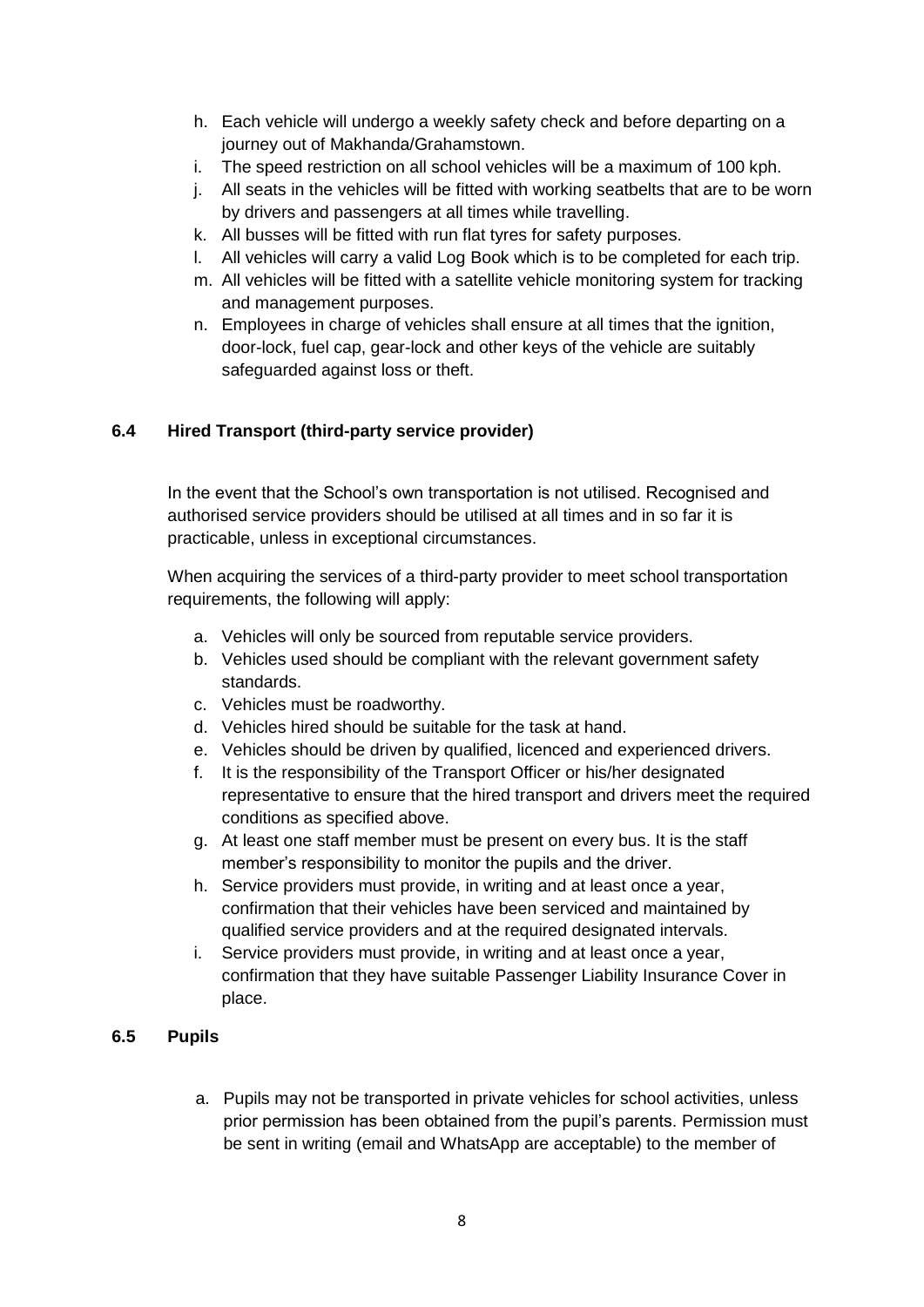staff in charge of the activity, the Transport Officer, the Travel Office Co-Ordinator or the Sports Director.

- b. The schools must have adequate passenger liability insurance cover in place.
- c. Pupils will, as far as possible, not be transported after dark. However, accepting that there will be times when this restriction needs to be lifted, any requirement to transport pupils after dark must be first sanctioned by the Head or his\her designated representatives.
- d. Parents who make their own arrangements to transport their children in their vehicles *and/or* give lifts to other boys *and/or* give permission for their son to travel with another parent do so at their own risk. They will not be covered by the school's insurance policy in the event of an accident.

## <span id="page-8-0"></span>**6.6 Private use of school vehicles**

Members of staff of the three schools may request the use of a vehicle for personal purposes.

In such cases, the person will be charged according to the tariffs agreed by the Transport Officer and the Business Managers.

The schools will not accept any liability of whatsoever nature that may arise from the private use of the schools' vehicles

#### <span id="page-8-1"></span>**6.7 Insurance**

The Transport Officer keeps operative comprehensive and third party insurance of all registered school vehicles which provide insurance cover and indemnity, the benefit of which is available to authorised users of the vehicles.

No insurance cover is provided when a school vehicle is driven by

- an unauthorised driver
- a driver under the influence of alcohol exceeding the legal limit

In these instances, the costs to repair damage are to be borne by the driver.

## <span id="page-8-2"></span>**6.8 Pre-Trip Inspections**

The driver of the vehicle transporting the learners and related personnel must carry out the following pre-trip procedures: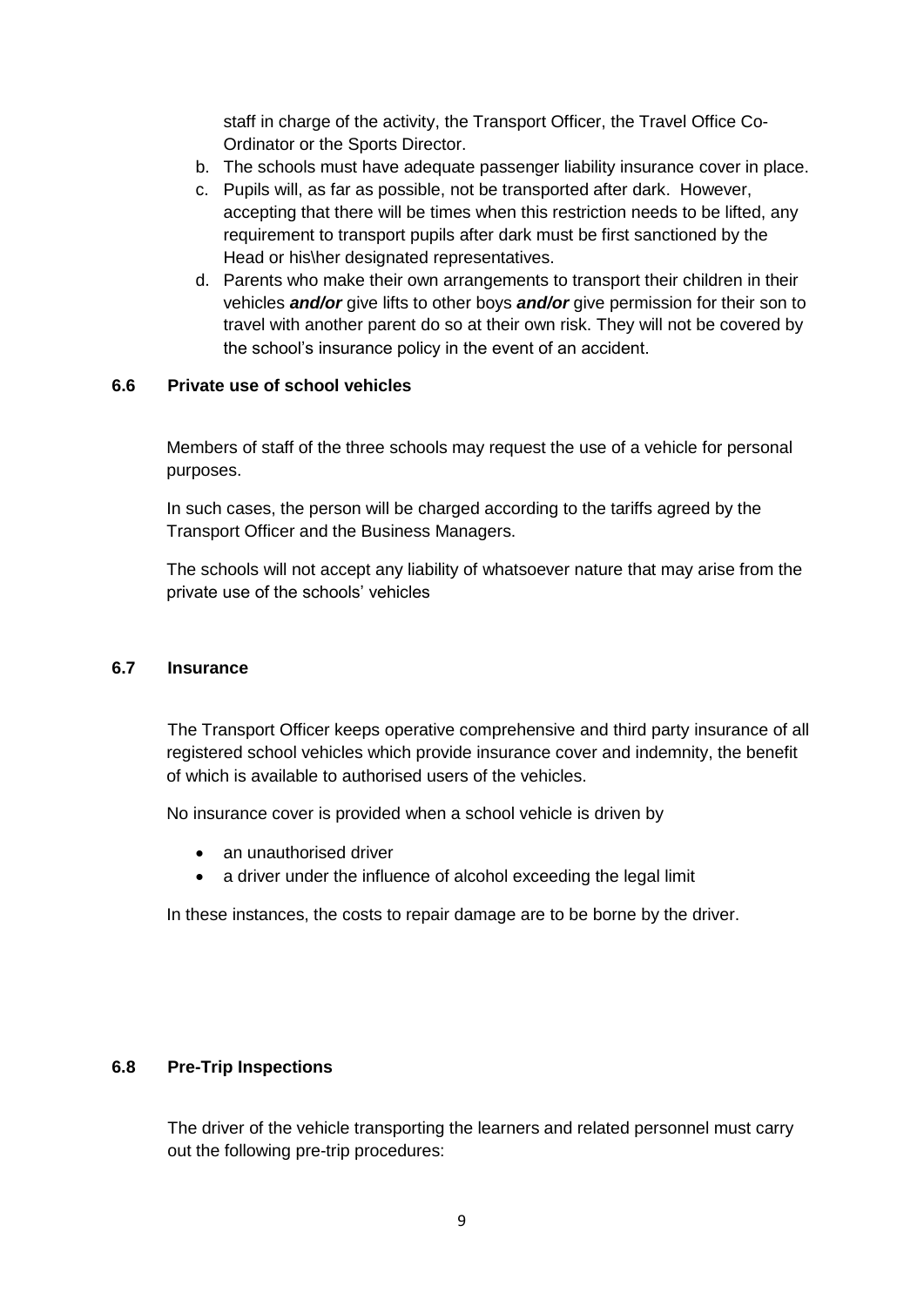- a. An internal and external inspection of the vehicle prior to the trip and before learners and related personnel board the vehicle;
- b. In the event that a trailer is to be towed by the vehicle, an inspection of the trailer and the connection of the trailer to the vehicle.

Should the driver have any concerns with regard to the vehicle, the trailer or the trip itself, the driver is to immediately raise and report these concerns to the Transport Officer and delay or cancel the trip, until such times as the concerns have been addressed and/or resolved.

## <span id="page-9-0"></span>**6.9 Procedure in the event of a breakdown or accident**

The procedure in the event of a breakdown or accident that should be followed by the driver and/or responsible person on the vehicle is as follows:

- a. Assess the situation;
- b. Ensure the safety of the learners and removal from any dangerous or potentially dangerous areas;
- c. Contact emergency services if required;
- d. Notify the Transport Officer;
- e. Adopt the crisis procedures as provided in the vehicle.

## <span id="page-9-1"></span>**6.10 Post trip reporting obligations**

The obligation to report defects or concerns with a vehicle rests with the driver of the vehicle in each instance.

The defect or concern must be submitted in writing to the Transport Officer.

# <span id="page-9-2"></span>**Section 2: Requirements for St Andrew's College**

## <span id="page-9-3"></span>**6.11 Staff representatives on transport**

- a. Driver's employed by the Schools are considered members of staff for inhouse shuttle transport in the school's fleet of vehicles.
- b. All other third-party transport, excluding individual shuttles, are required to have a member of staff on board.

# <span id="page-9-4"></span>**6.12 Transport to and from the airport for school holiday breaks**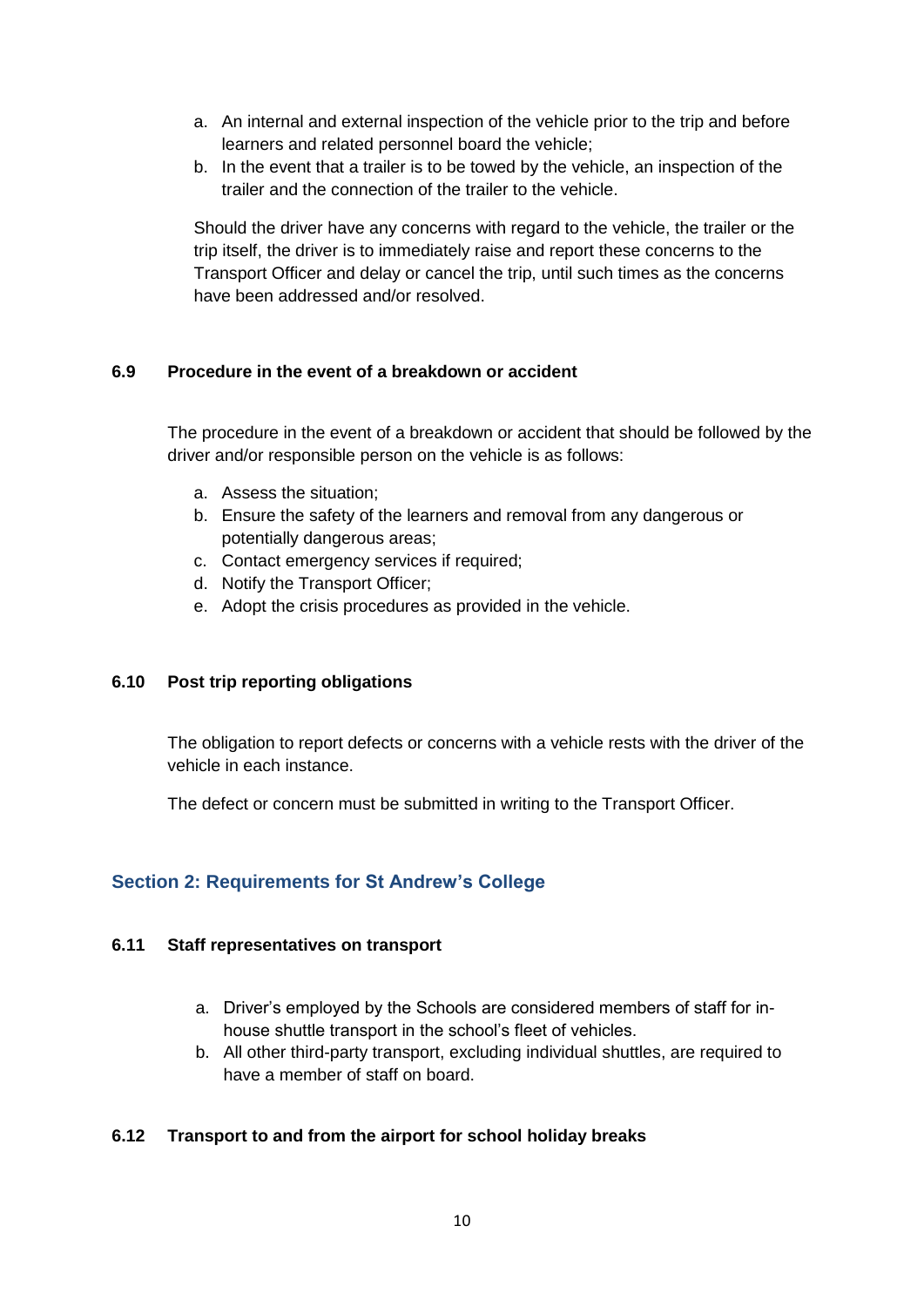- a. The Travel Office Co-Ordinator arranges transport to and from the airport for school holiday breaks and shuttles for personal activities.
- b. Lists for buses will be available a week before the travel day.
- c. It is the responsibility of the boy to make sure his name is on the list and to determine what time his bus will depart.
- d. No boy may change the bus he is designated to travel on without the permission of the Travel Office Co-ordinator.
- e. It is the responsibility of each boy to ensure that he is on the correct bus and does not keep a bus waiting.
- f. A member of staff will check boys onto the buses.

# <span id="page-10-0"></span>**6.13 Travel to and from sports fixtures**

- a. The arrangements for travelling to sports fixtures will be available, whenever possible, at the Sports Office two days before the event.
- b. It is the responsibility of the boy to find out what vehicle he will travel in, what time it will be leaving and from where the vehicle will be departing. This applies both to leaving school and returning to school.
- c. No boy may change any of the official travel arrangements without the consent of the Director of Sport.
- d. Boys may only travel to or from a sports fixture in the official school transport or with their parents.
- e. Parents who wish to transport their son to and/or from a sports fixture must inform the Director of Sport in writing (by email and WhatsApp are acceptable), ideally, no later than two days before the event.
- f. Parents whose son has been invited to travel in a private vehicle with another parent must give their permission for this in writing (email is acceptable) to the Director of Sport, ideally, at least two days before the event.
- g. In the event that travel arrangements need to change during the sports fixture, and a boy will not be travelling back to school on the school transport, it is the responsibility of the parents concerned to ensure that the responsible staff members are apprised of the arrangements well in advance of the due time of departure. The conditions specified in (f) above, regarding boys travelling with parents other than their own must be adhered to. Permission must be obtained from the boy's parents before he may travel in a private vehicle with other parents.
- h. A member of staff should check the boys onto buses before and after the sports fixture and the names of boys on the bus lodged with the Director of Sport and/or the Transport Officer as soon as possible.

# <span id="page-10-1"></span>**6.14 Conduct before, during and after a trip**

a. The responsible staff member for the trip must ensure that pupils and related personnel behave in accordance with the school's code of conduct at times before, during and returning from a trip, and while travelling the vehicle/s.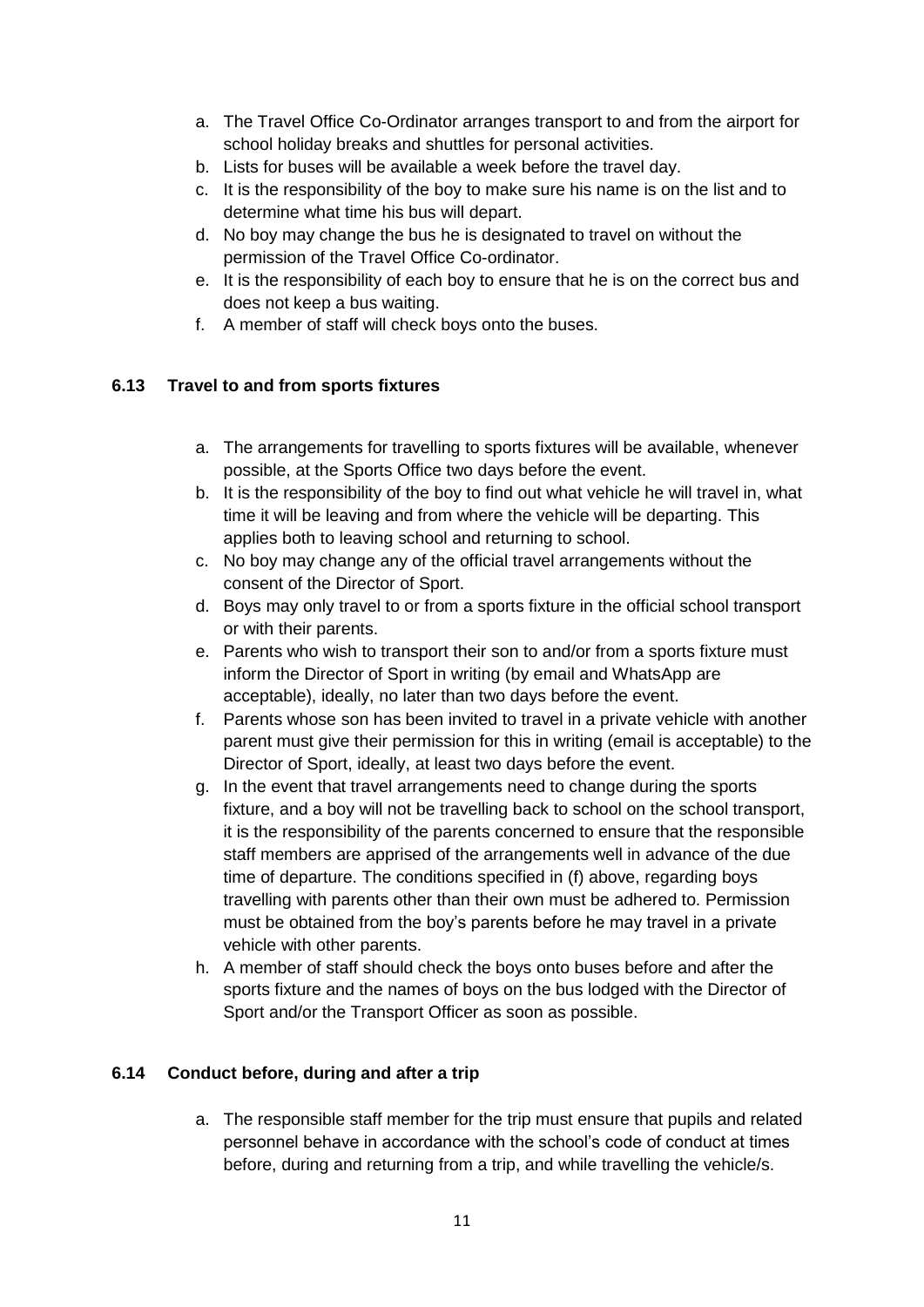- b. Specifically, attention is drawn to compliance with regard to the following:
	- i. Pupils and related personnel travelling in the vehicle/s must remain seated at all times;
	- ii. Pupils and related personnel travelling in the vehicles must wear seatbelts at all times whilst the vehicle is in transit;
	- iii. No part of the body of any pupil or related personnel may protrude from the vehicle;
	- iv. Nothing may be thrown from the vehicle.
- c. Failure to comply with the school's code of conduct, this policy, and/or to obey the instructions of the responsible staff may constitute:
	- i. A disciplinary offence in terms of the school's code of conduct, in respect of the pupils;
	- ii. A disciplinary offence in terms of the employee disciplinary code, in respect of employees of the school; or
	- iii. A breach of the Service Level Agreement entered into with the service provider.

## <span id="page-11-0"></span>**6.15 General Rules**

- a. No boy may be transported to/from school or to/from a sports fixture in the back of an open bakkie.
- b. Boys are expected to be polite to the drivers and to thank them when leaving the bus.
- c. Boys are expected to behave in an appropriate manner on the bus and the school rules apply at all times.
- d. Boys are expected to leave the bus in an acceptable state of tidiness. They should pick up and dispose of their own litter

# <span id="page-11-1"></span>**7 Consequences of Breach of Policy**

- 7.1 The Transport Officer is the responsible authority in the event of any breach of policy in Section 1. Any breaches should be reported to the Transport Officer, who will liaise with the Head regarding any action to be taken. The Head of the school or his/her nominated representative will institute disciplinary proceedings when and if deemed necessary, according to the school's discipline policy.
- 7.2 The Transport Officer is the responsible authority for any breach of policy by the drivers. The Transport Officer will liaise with the Business Manager who will institute disciplinary procedures when and if necessary, according to the school's discipline policy.
- 7.3 The Head of the school and/or his/her delegated representative will be responsible for any breach of policy in Section 2. He/she will take whatever disciplinary action is deemed to be necessary in the circumstances.